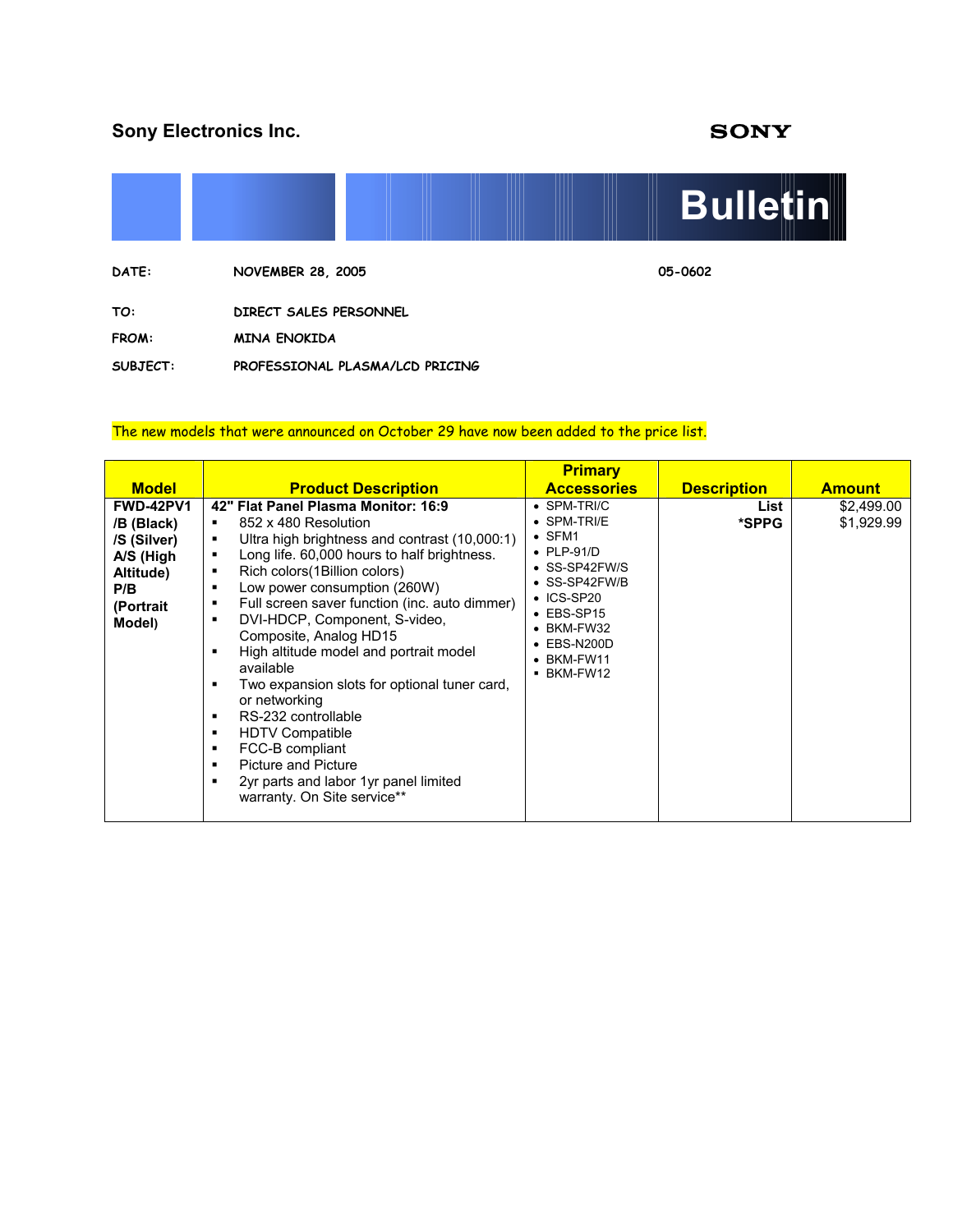## **PROFESSIONAL PLASMA/LCD PRICING BULLETIN #05-0602**

**Page Two** 

|                                                                                                                         |                                                                                                                                                                                                                                                                                                                                                                                                                                                                                                                                                                                                                                                                                                                 | <b>Primary</b>                                                                                                                                                                                                                                |                    |                                      |
|-------------------------------------------------------------------------------------------------------------------------|-----------------------------------------------------------------------------------------------------------------------------------------------------------------------------------------------------------------------------------------------------------------------------------------------------------------------------------------------------------------------------------------------------------------------------------------------------------------------------------------------------------------------------------------------------------------------------------------------------------------------------------------------------------------------------------------------------------------|-----------------------------------------------------------------------------------------------------------------------------------------------------------------------------------------------------------------------------------------------|--------------------|--------------------------------------|
| <b>Model</b>                                                                                                            | <b>Product Description</b>                                                                                                                                                                                                                                                                                                                                                                                                                                                                                                                                                                                                                                                                                      | <b>Accessories</b>                                                                                                                                                                                                                            | <b>Description</b> | <b>Amount</b>                        |
| <b>PFM-42X1</b><br>/B (Black)<br>/S (Silver)                                                                            | 42" Flat Panel Plasma Monitor: 16:9<br>1024 x768, HDTV Compatible<br>٠<br>60,000 hour life (double typical plasma)<br>٠<br>Able to display over 1.07 billion colors!<br>٠<br>Extra high contrast ratio<br>٠<br>Picture and picture<br>٠<br>Additional imprint reduction features<br>$\blacksquare$<br>Digital DVI-HDCP & Analog HD-15<br>$\blacksquare$<br>DDC-2CI allows additional display control<br>٠<br>capability.<br>FCC-B compliant<br>٠<br>2yr parts and labor 1yr panel limited<br>٠<br>warranty. On Site service**                                                                                                                                                                                   | $\bullet$ BKM-V11<br>$\bullet$ BKM-V12<br>• SPM-TRI/C<br>$\bullet$ SPM-TRI/E<br>$\bullet$ SFM1<br>$\bullet$ PLP-91/D<br>• SS-SP20B/B<br>• SS-SP20B/S<br>$\bullet$ EBS-N100<br>$\bullet$ EBS-N200D<br>$\bullet$ EBS-SP10<br>$\bullet$ EBS-SP15 | List<br>*SPPG      | \$3,349.00<br>\$2,579.99             |
| <b>FWD-50PX1</b><br>/B (Black)<br>/S (Silver)<br><i><b>Limited</b></i><br>supply left.<br><b>Pearl White</b><br>is EOL) | 50" Flat Panel Plasma Monitor: 16:9<br>1280 x 768 Resolution<br>High brightness, high contrast<br>٠<br>Clean cable covers and routing<br>٠<br><b>HDTV Compatible</b><br>$\blacksquare$<br>Integrated amplifier (7W+7W)<br>٠<br>FCC-B compliant<br>٠<br>Stylish new Sony designed bezel<br>٠<br>Able to display over 1.07 billion colors!<br>٠<br>Additional imprint reduction features<br>$\blacksquare$<br>Dual RBG, YUV (Component), Composite,<br>٠<br>Y/C(S-Video)<br>Optional internal network management card.<br>$\blacksquare$<br>Allows usage in high altitude areas<br>٠<br>Auto image retention protection feature<br>٠<br>п<br>2yr parts and labor 1yr panel limited<br>warranty. On Site service** | • BKM-FW11<br>$\bullet$ BKM-FW12<br>• SPM-TRI/C<br>$\bullet$ SPM-TRI/E<br>$\bullet$ SFM1<br>$\bullet$ PLP-91/D<br>• SS-SP50FW/S<br>$\bullet$ EBS-N100<br>• EBS-N200D<br>• BKM-FW31<br>$\bullet$ ICS-SP20<br>$\bullet$ EBS-SP15                | List<br>*SPPG      | $\overline{$4,999.00}$<br>\$3,899.99 |
| <b>FWD-50PX2</b><br>/B (Black)<br><b>/S (Silver)</b>                                                                    | 50" Flat Panel Plasma Monitor: 16:9<br>1366 x 768 Resolution, 1080i<br>10,000:1 Contrast Ratio<br><b>1.07 Billion Colors</b><br>п<br>60,000 hour to half brightness panel life<br>п<br><b>Clean cable covers and routing</b><br>п<br><b>HDTV Compatible</b><br>п<br>Integrated amplifier (7W+7W)<br>п<br><b>FCC-B compliant</b><br>п<br><b>Additional imprint reduction features</b><br>п<br>DVI(HDCP), Component/RGB, S-Video,<br><b>Composit</b><br><b>NEW! Optional internal network</b><br>$\blacksquare$<br>management card. (BKMFW50)<br><b>Auto image retention protection feature</b><br>٠<br>2yr parts and labor 1yr panel limited<br>$\blacksquare$<br>warranty. On Site service**                    | • BKM-FW11<br>BKM-FW12<br>• SPM-TRI/C<br>• SPM-TRI/E<br>SFM <sub>1</sub><br>• PLP-91/D<br>• SS-SP50FW/S<br><b>EBS-N100</b><br>EBS-N200D<br>BKM-FW32<br>• BKM-FW50<br>• ICS-SP20<br>• EBS-SP15                                                 | List<br>*SPPG      | \$4,999.00<br>\$3,899.99             |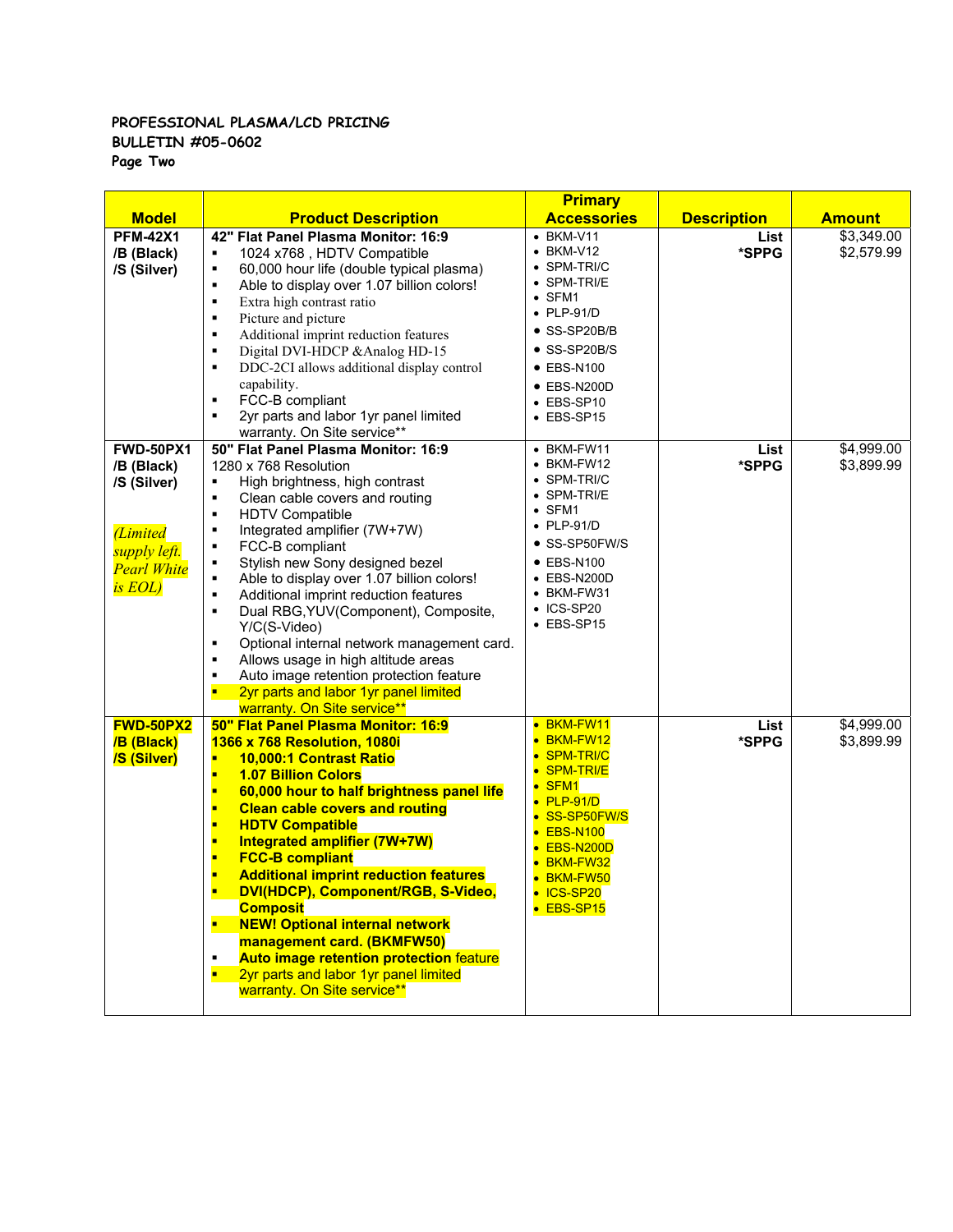### **PROFESSIONAL PLASMA/LCD PRICING BULLETIN #05-0602 Page Three**

|                                                                                                          |                                                                                                                                                                                                                                                                                                                                                                                                                                                                                                                                                                                                                                                                                                                                                                                           | <b>Primary</b>                                                                                                                                                                                                                            |                    |                          |
|----------------------------------------------------------------------------------------------------------|-------------------------------------------------------------------------------------------------------------------------------------------------------------------------------------------------------------------------------------------------------------------------------------------------------------------------------------------------------------------------------------------------------------------------------------------------------------------------------------------------------------------------------------------------------------------------------------------------------------------------------------------------------------------------------------------------------------------------------------------------------------------------------------------|-------------------------------------------------------------------------------------------------------------------------------------------------------------------------------------------------------------------------------------------|--------------------|--------------------------|
| <b>Model</b>                                                                                             | <b>Product Description</b>                                                                                                                                                                                                                                                                                                                                                                                                                                                                                                                                                                                                                                                                                                                                                                | <b>Accessories</b>                                                                                                                                                                                                                        | <b>Description</b> | <b>Amount</b>            |
| <b>FWD-32LX1</b><br>/B (Black)<br>/S (Silver)<br>/W (Pearl<br>White)<br><i>(Limited supply</i><br>left.) | 32" LCD display<br>WEGA Engine™ system incorporated<br>٠<br>Optional internal TV tuner card(ICS-<br>٠<br>SP20)<br>Optional internal networking card(BKM-<br>٠<br>FW32)<br>1366x768<br>٠<br>Scratch resistant, crystal look bezel<br>$\blacksquare$<br>available in 3 colors.<br>DVI-HDCP input, component/RGB,<br>٠<br>Video(Composite)(BNC), S-Video(DIN4)<br>Low power consumption =170W<br>٠<br>60,000 hour estimated life(actual life may<br>٠<br>vary based on settings)<br>Rear panel cable management system.<br>٠<br>Picture and picture/ Picture in picture<br>٠<br>Suitable for high altitude locations<br>٠<br>Meets FCC-B requirements<br>٠<br>2yr parts and labor 1yr panel limited<br>٠<br>warranty. On Site service**                                                      | $\bullet$ SPM-TRI/C<br>• SPM-TRI/E<br>$\bullet$ SFM2<br>$\bullet$ PLP-91/D<br>• SS-SP32FW/S<br>• SS-SP32FW/W<br>$\bullet$ ICS-SP20<br>$\bullet$ EBS-SP15<br>• BKM-FW32<br>$\bullet$ EBS-N200D<br>$\bullet$ BKM-FW11<br>$\bullet$ BKM-FW12 | List<br>*SPPG      | \$2,699.00<br>\$2,079.99 |
| FWD-32LX1R<br>/B (Black)<br>/S (Silver)<br>/W (Pearl<br>White)                                           | 32" LCD display<br>WEGA Engine™ system incorporated<br>п<br><b>Optional internal TV tuner card (ICS-</b><br>Ξ<br><b>SP20)</b><br>Optional internal networking card(BKM-<br><b>FW32 and BKM-FW50)</b><br>п<br>1366x768<br>Scratch resistant, crystal look bezel<br>available in 3 colors.<br>п<br>170 degrees Wide Viewing angel<br>DVI-HDCP input, component/RGB,<br>П<br>Video(Composite)(BNC), S-Video(DIN4)<br>П<br>Low power consumption =150W<br>П<br>60,000 hour estimated life(actual life may<br>vary based on settings)<br>Rear panel cable management system.<br>Picture and picture/ Picture in picture<br>п<br>Suitable for high altitude locations<br>п<br><b>Meets FCC-B requirements</b><br>п<br>2yr parts and labor 1yr panel limited<br>п<br>warranty, On Site service** | • SPM-TRI/C<br>• SPM-TRI/E<br>$\bullet$ SFM2<br>$\bullet$ PLP-91/D<br>• SS-SP32FW/S<br>• SS-SP32FW/W<br>• ICS-SP20<br>• EBS-SP15<br>• BKM-FW32<br>$\bullet$ EBS-N200D<br>• BKM-FW11<br>• BKM-FW12                                         | List<br>*SPPG      | \$2,699.00<br>\$2,079.99 |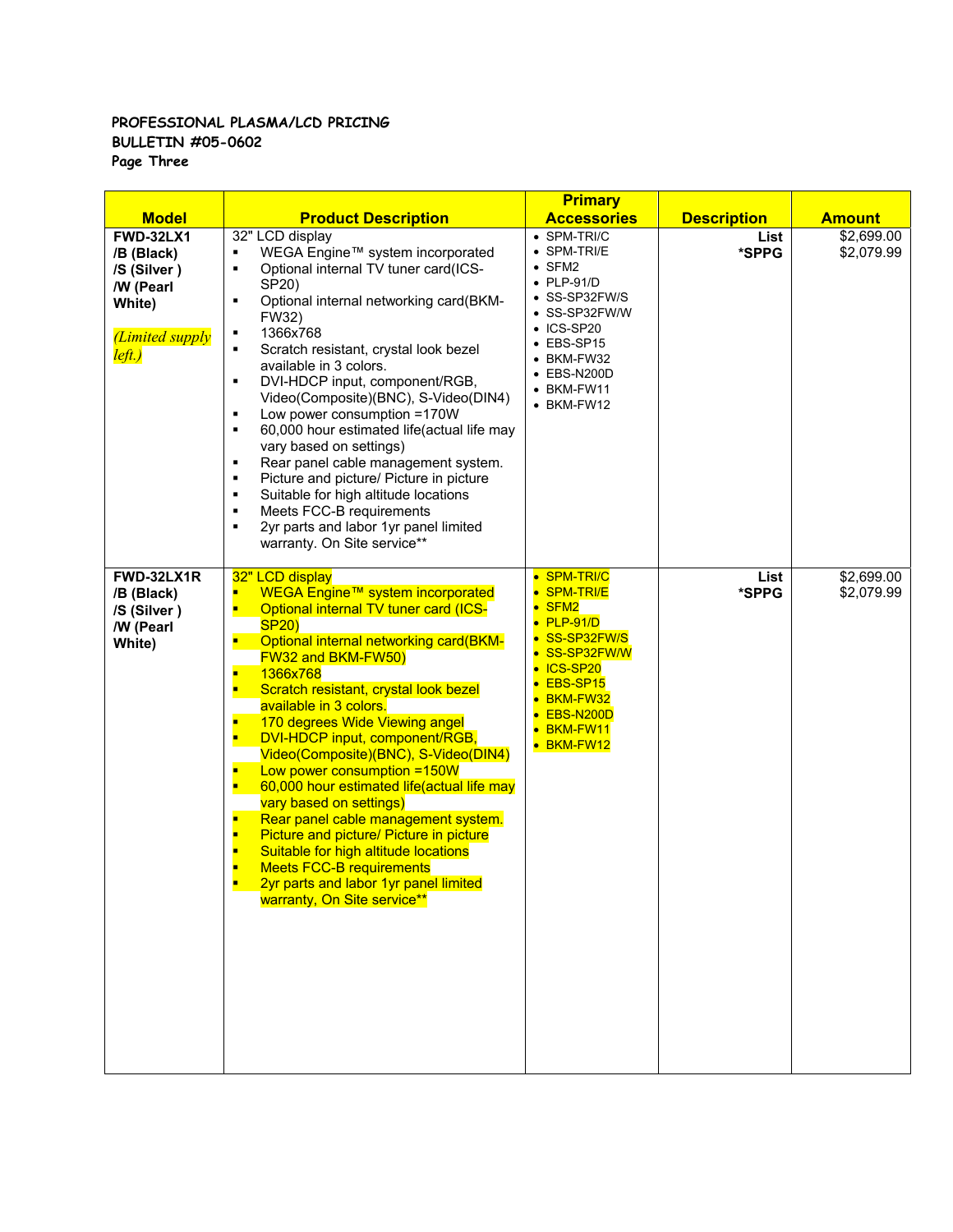#### **PROFESSIONAL PLASMA/LCD PRICING BULLETIN #05-0602 Page Four**

|                                                                                                                                |                                                                                                                                                                                                                                                                                                                                                                                                                                                                                                                                                                                                                                                                                                                                                                                                                                 | <b>Primary</b>                                                                                                                                                                                                                    |                             |                          |
|--------------------------------------------------------------------------------------------------------------------------------|---------------------------------------------------------------------------------------------------------------------------------------------------------------------------------------------------------------------------------------------------------------------------------------------------------------------------------------------------------------------------------------------------------------------------------------------------------------------------------------------------------------------------------------------------------------------------------------------------------------------------------------------------------------------------------------------------------------------------------------------------------------------------------------------------------------------------------|-----------------------------------------------------------------------------------------------------------------------------------------------------------------------------------------------------------------------------------|-----------------------------|--------------------------|
| <b>Model</b>                                                                                                                   | <b>Product Description</b>                                                                                                                                                                                                                                                                                                                                                                                                                                                                                                                                                                                                                                                                                                                                                                                                      | <b>Accessories</b>                                                                                                                                                                                                                | <b>Description</b>          | <b>Amount</b>            |
| <b>FWD-42LX1</b><br>/S (Silver)<br>/W (Pearl<br>White)<br><i>(Limited supply</i><br>left.Frosted<br><b>Black is EOL</b> )      | 42" LCD display<br>WEGA Engine™ system incorporated<br>٠<br>Optional internal TV tuner card(ICS-<br>٠<br>SP20)<br>Optional internal networking card(BKM-<br>$\blacksquare$<br>FW32)<br>1366x768<br>٠<br>Scratch resistant, crystal look bezel<br>$\blacksquare$<br>available in 3 colors.<br>DVI-HDCP input, component/RGB,<br>$\blacksquare$<br>Video(Composite)(BNC), S-Video(DIN4)<br>Low power consumption =240W<br>$\blacksquare$<br>60,000 hour estimated life(actual life may<br>$\blacksquare$<br>vary based on settings)<br>Rear panel cable management system.<br>٠<br>Picture and picture/ Picture in picture<br>٠<br>Suitable for high altitude locations<br>$\blacksquare$<br>Meets FCC-B requirements<br>$\blacksquare$<br>2yr parts and labor 1yr panel limited<br>$\blacksquare$<br>warranty. On Site service** | • SPM-TRI/C<br>• SPM-TRI/E<br>$\bullet$ SFM1<br>$\bullet$ PLP-91/D<br>• SS-SP42FW/S<br>• SS-SP42FW/W<br>$\bullet$ ICS-SP20<br>$\bullet$ EBS-SP15<br>• BKM-FW32<br>$\bullet$ EBS-N200D<br>$\bullet$ BKM-FW11<br>$\bullet$ BKM-FW12 | List<br>*SPPG               | \$5,699.00<br>\$4,389.99 |
| <b>FWD-40LX1</b><br><b>/B (Frosted</b><br><b>Black</b> )<br><b>/S (Chrystal</b><br>Silver)<br><b>W</b> (Pearl<br><b>White)</b> | 40" LCD display<br>WEGA Engine™ system incorporated<br>п<br>Optional internal TV tuner card (ICS-<br>п<br><b>SP20)</b><br>Optional internal networking card(BKM-<br><b>FW32 and BKMFW50)</b><br>1366x768<br>п<br>178 degree wide viewing angel<br>п<br>Scratch resistant, crystal look bezel<br>п<br>available in 3 colors.<br>DVI-HDCP input, component/RGB,<br>п<br>Video(Composite)(BNC), S-Video(DIN4)<br>Low power consumption = 240W<br>п<br>60,000 hour estimated life(actual life may<br>п<br>vary based on settings)<br>п<br>Rear panel cable management system.<br>Picture and picture/ Picture in picture<br>п<br>Suitable for high altitude locations<br>п<br><b>Meets FCC-B requirements</b><br>п<br>2yr parts and labor 1yr panel limited<br>warranty. On Site service**                                          | • SPM-TRI/C<br>• SPM-TRI/E<br>$\bullet$ SFM1<br>$\bullet$ PLP-91/D<br>• SS-SP42FW/S<br>• SS-SP42FW/W<br>• ICS-SP20<br>• EBS-SP15<br>• BKM-FW32<br>$\bullet$ EBS-N200D<br>• BKM-FW11<br>• BKM-FW12                                 | <b>List</b><br><b>*SPPG</b> | \$5,549.00<br>\$4,199.99 |

*\*SPPG: Suggested Profit Picture Guideline. Actual selling price may vary.* 

*\*\*On Site Service : When available Sony will provide Onsite Service in fulfillment of its limited warranty obligations. Any such services are subject to the terms and conditions of the limited warranty. See actual Limited Warranty for details. Onsite Service will be provided via third-party technician to be dispatched as needed following phone-base troubleshooting. Some repairs may be accomplished with self repair kits. Onsite Service may not be available in all locations*.

Note: Price protection applies to products still in reseller's inventory as of November 28, 2005.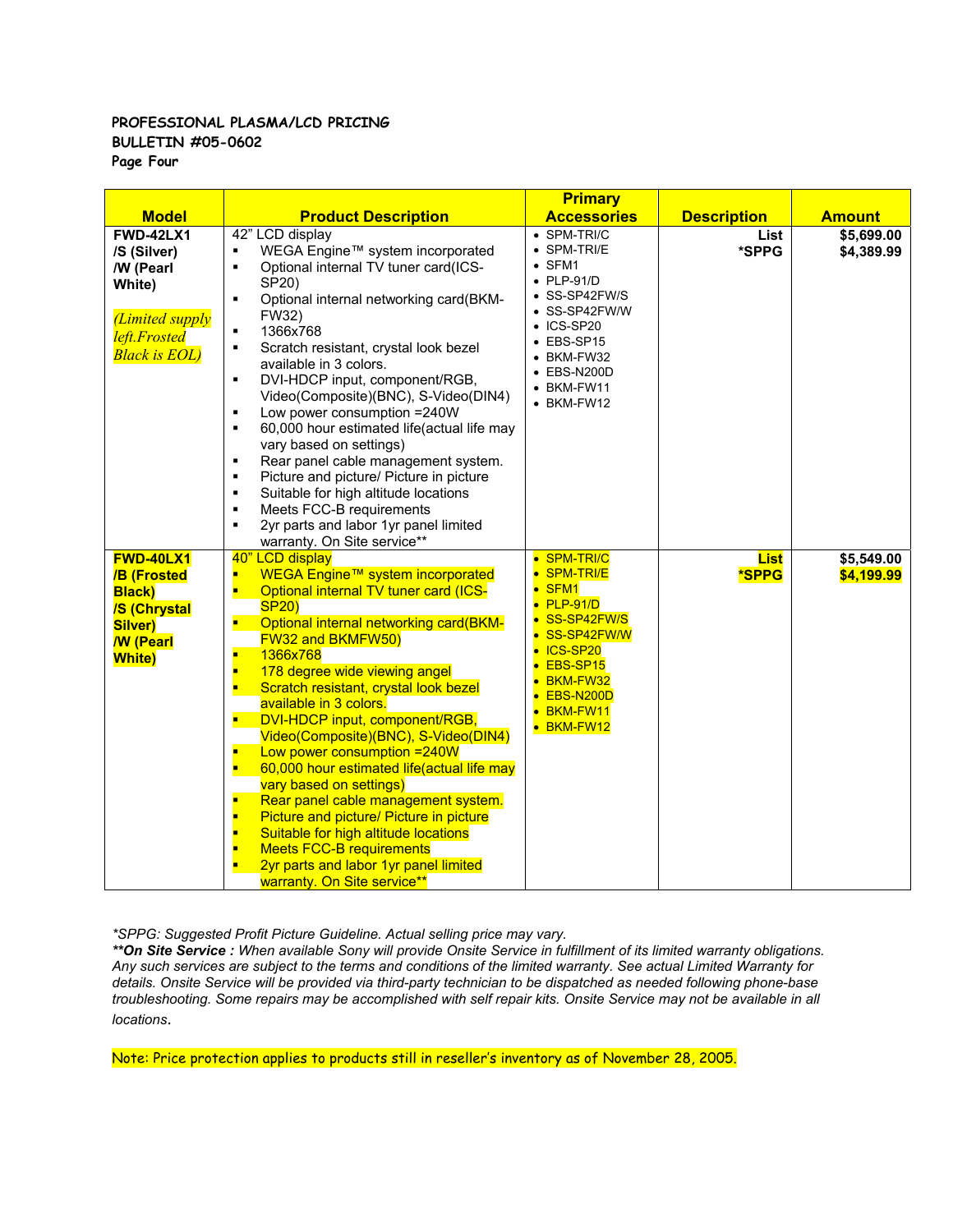#### **PROFESSIONAL PLASMA/LCD PRICING BULLETIN #05-0602 Page Five**

| <b>Model</b>     | <b>Description - Primary Flat Panel Accessories</b>                                                                                                                                                              | <b>List Price</b> |
|------------------|------------------------------------------------------------------------------------------------------------------------------------------------------------------------------------------------------------------|-------------------|
|                  | <b>INPUT BOARDS</b>                                                                                                                                                                                              |                   |
| <b>BKM-V11</b>   | Optional Component Input Board Using 5-BNC Connectors for the PFM-42V1 and PFM-42X1                                                                                                                              | \$149.99          |
| <b>BKM-V12</b>   | RGB/Component active loop through for PFM42V1 and PFM42X1                                                                                                                                                        | \$149.99          |
| BKM-FW11         | Component/RGB Input board using 5-BNC Connectors for all FWD models                                                                                                                                              | \$149.00          |
| BKM-FW12         | RGB/Component active loop through for all FWD models.                                                                                                                                                            | \$149.00          |
|                  | <b>WALL MOUNTS / STANDS</b>                                                                                                                                                                                      |                   |
| SFM1             | Flat wall mount for for all PlasmaPro™ FWD LCD Monitors except FWD32LX1 and FWD32LX1R                                                                                                                            | \$199.00          |
| SFM <sub>2</sub> | Flat wall mount for for FWD32LX1 and FWD32LX1R                                                                                                                                                                   | \$199.00          |
| PLP-91/D         | Tilt Wall Mount (Up to 15 degrees tilt without adjusting screws. Also good for portrait) for all<br>models.                                                                                                      | \$245.00          |
| <b>SPM-TRI/C</b> | Clear Table Top Stand for all PlasmaPro™ FWD LCD Monitors                                                                                                                                                        | \$325.00          |
| <b>SPM-TRI/E</b> | Silver Table Top Stand for all PlasmaPro™ and FWD LCD Monitors                                                                                                                                                   | \$279.00          |
|                  | <b>SPEAKERS</b>                                                                                                                                                                                                  |                   |
| SS-SP20B/S       | Silver speakers for the PFM-42V1/S and PFM-42X1/S                                                                                                                                                                | \$275.00          |
| SS-SP20B/B       | Black speakers for the PFM-42V1/B and PFM-42X1/B                                                                                                                                                                 | \$275.00          |
| SS-SP32FW/S      | Silver speakers for the FWD-32LX1/S & / B, FWD32LX1R/S & /B                                                                                                                                                      | \$275.00          |
| SS-SP32FW/W      | Pearl white speakers for the FWD-32LX1/W and FWD32LX1R/W (pearl white)                                                                                                                                           | \$275.00          |
| SS-SP42FW/S      | Silver speakers for the FWD-42LX1/S and FWD-42LX1/B, and FWD42PV1/B and /S                                                                                                                                       | \$275.00          |
| SS-SP42FW/B      | Black speakers for the FWD-42PV1/B                                                                                                                                                                               | \$275.00          |
| SS-SP42FW/W      | Pearl white speakers for the FWD-42LX1/W (pearl white)                                                                                                                                                           | \$275.00          |
| SS-SP40FW/S      | Optional silver speakers for FWD40LX1/S and FWD40LX1/B                                                                                                                                                           | \$275.00          |
| SS-SP40FW/W      | Optional white speakers for FWD40LX1/W                                                                                                                                                                           | \$275.00          |
| SS-SP50FW/S      | Optional silver speakers for FWD50PX2/S and FWD50PX2/B.                                                                                                                                                          | \$275.00          |
|                  | <b>NETWORKING</b>                                                                                                                                                                                                |                   |
| <b>EBS-N100</b>  | Network management device which allows for status and control over IP and connectivity to<br>PJNet!™ software for the 42" plasmas                                                                                | \$549.00          |
| <b>EBS-N200D</b> | New! Network Media Player which allows for status, control and streaming over IP for all<br>models. With 2GB hard drive.                                                                                         | \$949.00          |
| BKM-FW32         | Internal Network Management Device. Allows for status, control via IP. Internal card all FWD<br>Plasma and LCD monitors.                                                                                         | \$499.00          |
| <b>BKM-FW50</b>  | Internal Network Media Card. Allows network streaming play and local storage with a SD compact<br>flash slot for cost effective digital signage solutions for the FWD32LX1R, FWD40LX1, FWD50PX2<br>and FWD42PV1. | \$699.00          |
|                  | <b>TV TUNER/ HOTEL</b>                                                                                                                                                                                           |                   |
| EBS-SP10         | External TV tuner option. Also comes with Hotel networking for use in hospitality. External box<br>option for all models.                                                                                        | \$549.00          |
| ICS-SP20         | Internal card TV tuner. Also comes with Hotel networking for use in hospitality. Card available for<br>all FWDPlasma and LCD displays.                                                                           | \$449.00          |
| <b>EBS-SP15</b>  | Hospitality clone device for all models.                                                                                                                                                                         | \$749.00          |